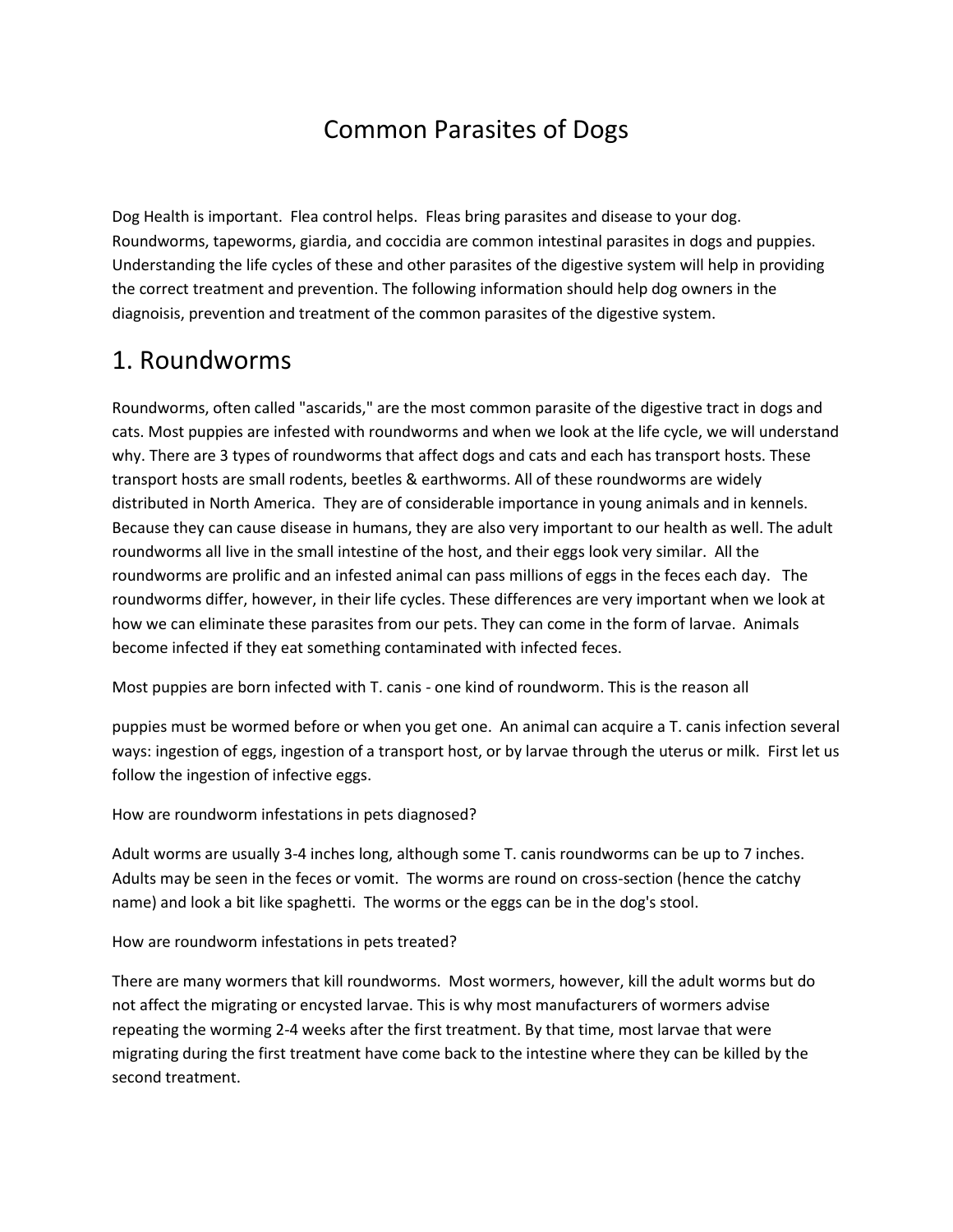\*Puppies: Initiate treatment at 2 weeks; repeat at 4, 6, and 8 weeks of age. For a puppy at

increased risk, also treat at 10 and 12 weeks, and then monthly until the puppy is 6 months old. Thereafter, use a heartworm preventive medication that is also effective against hookworms and roundworms.

Nursing Dams: Treat concurrently with pups.

Adult Dogs: Treat regularly for prevention. Also monitor and eliminate parasites in pet's environment. Newly Acquired Animals Worm immediately, after 2 weeks, and then follow above

recommendations.

\* Drs. Foster and Smith suggest that owners of newly acquired puppies should obtain the deworming history of their new pet and contact their veterinarian to determine

if additional deworming is needed.

How can I prevent my pet from becoming reinfected? A fecal examination should be performed at the time the puppies are weaned, 4-8 weeks after the last treatment of an infestation, at the time of your pet's annual physical exam, and before females are bred. Some owners choose to worm their animals on a regular basis.

Many veterinarians suggest animals be wormed on at least an annual basis. Many heartworm preventives such as Heartgard Plus and Interceptor treat or control infections with roundworms

and are an important addition to a roundworm prevention program. Look at your

preventive package to check its efficacy against roundworms.

## 2. Tapeworms

Tapeworms are flat worms that are segmented. They consist of a head, neck, and then a number of

segments. The head usually has suckers or muscular grooves that enable the tapeworm to attach itself to the animal's intestine.

Each tapeworm segment has its own reproductive organs. New segments are continually formed in the neck region of the worm while those at the end of the tapeworm are cast off as they mature. These mature segments contain large numbers of eggs which are often grouped into packets. The segments may often be seen near the anus of the dog or cat. These segments may move if recently passed or, if dried, they look like grains of uncooked rice or cucumber seeds. Tapeworm infections are usually diagnosed by finding these segments on the animal.

Tapeworms of dogs and cats all have life cycles that include an intermediate host. These hosts include -- ------------------------------------------------------------------------------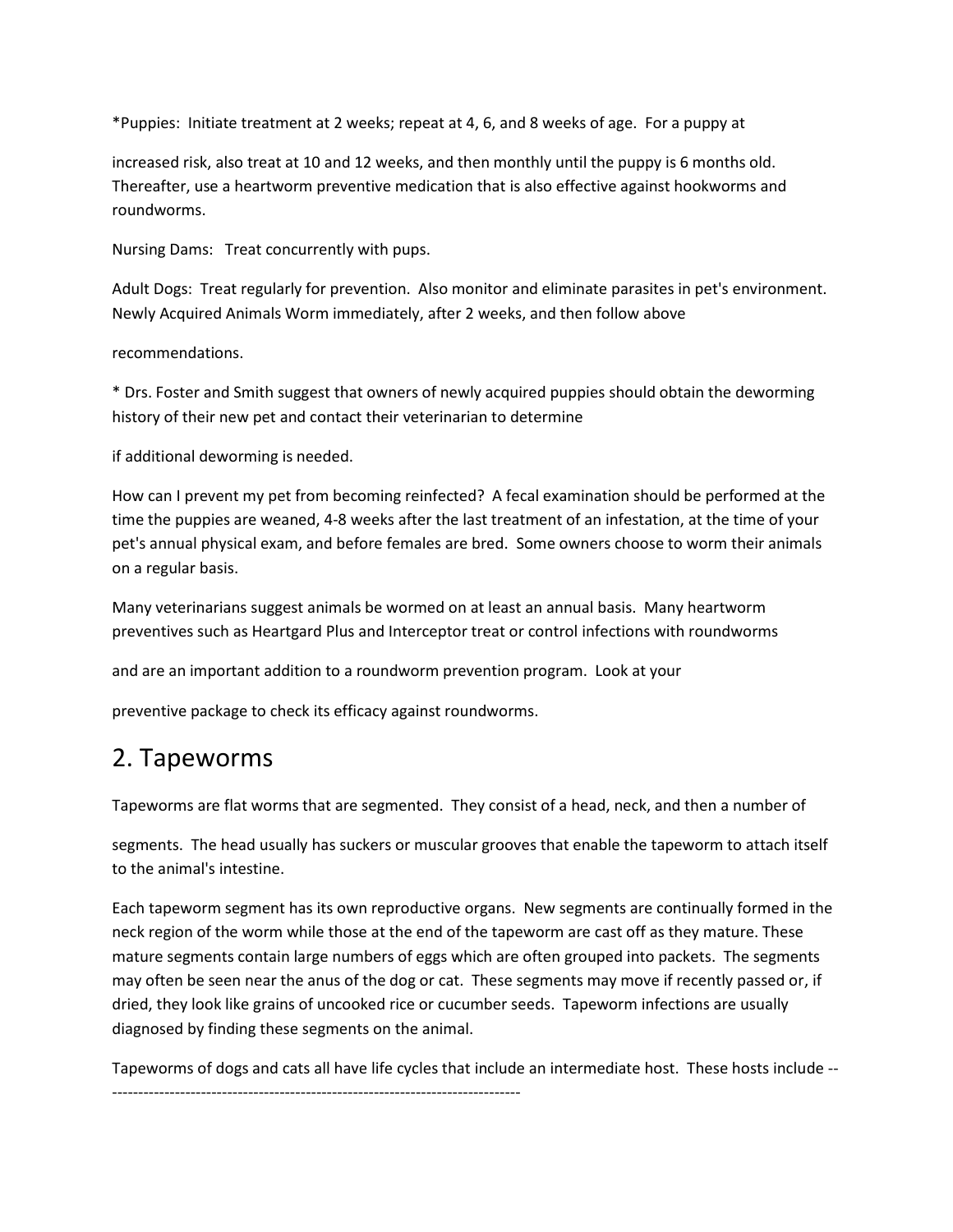All of the adult forms of these tapeworms live in the cat's or dog's digestive system. It is interesting that tapeworms have no digestive systems themselves, but absorb nutrients through their skin.

Dogs and cats may remain infected for a year or more, and the tapeworms can

grow to be over 6 feet long.

Control of tapeworm is centered around preventing dogs and cats from eating parts or all of the

intermediate hosts & keeping fleas off of them. Animals should not be fed offal or uncooked meat. Rodent populations should be controlled.

Diagnosis of a infection with tapeworm is generally made through finding the segments of the tapeworm or eggs in the feces.

What is the treatment for tapeworm infection and what prevention measures can be used?

You need to get the medication need from your Vet. Praziquantel is often the treatment of choice for broad fish tapeworm infections in dogs and cats. Although not FDA approved for this use in dogs and cats, it is a common and accepted practice to use the medication for this purpose. Recommended dosages vary. Humans are treated with praziquantel or niclosamide. Prevention of D. latum tapeworm infections can be accomplished by not allowing pets access to raw or undercooked fish.

### 3. Giardia

Giardia are protozoa (one-celled organisms) that live in the small intestine of dogs and cats. Giardia

are found throughout the United States and in many other parts of the world. Infection with Giardia is called "giardiasis." There are many things we do not know about this parasite.

A dog becomes infected by eating the cyst form of the parasite. In the small intestine, the cyst opens

and releases an active form called a trophozoite. These have flagella, hair-like structures that whip back and forth allowing them to move around. They attach to the intestinal wall and reproduce by dividing in two. After an unknown number of divisions, at some stage, in an unknown location, this form develops a wall around itself (encysts) and is passed in the feces. The Giardia in the feces can contaminate the environment and water and infect other animals and people.

What are the signs of a Giardia infection?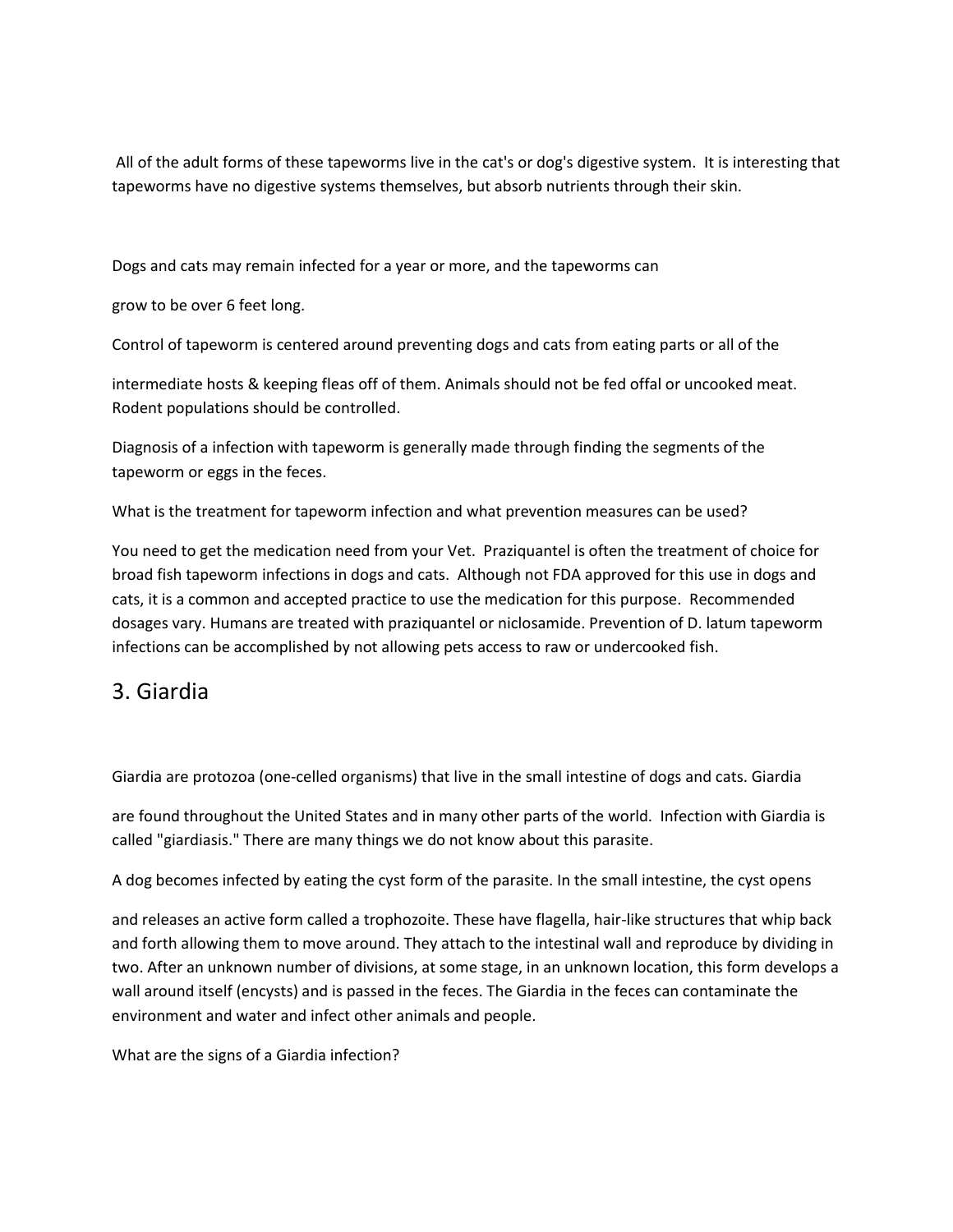Most infections with Giardia are asymptomatic. In the rare cases in which disease occurs, younger animals are usually affected, and the usual sign is diarrhea. Usually the infected animals will not lose their appetite, but they may lose weight. The feces are often abnormal, being pale, having a bad odor, and appearing greasy. In the intestine, Giardia prevents proper absorption of nutrients, damages the delicate intestinal lining, and interferes with digestion.

Can Giardia of dogs infect people? This is another unknown.

How do we diagnose giardiasis?

Giardiasis is very difficult to diagnose because the protozoa

are so small and are not passed with every stool. If your dog has any symptons see the Vet immediately. He can run stool sample tests where they run specia diagnostic procedures.

If we find Giardia, how do we treat it?

Here we go again; treatment is controversial too. There is a question about when to treat. If Giardia is found in a dog without symptoms should we treat the animal? Since we should not know if G. canis can infect man, vets often err on the side of caution and treat an asymptomatic infected animal to prevent possible transmission to people. There are several treatments for giardiasis; some of them have not been FDA approved to treat giardiasis in dogs.

## 4. Coccidia

Coccidia are small protozoans (one-celled organisms) that multiply in the intestinal tracts of dogs and cats, most commonly in puppies and kittens less than six months of age, in adult animals whose immune system is suppressed, or in animals who are stressed in other ways (e.g.; change in ownership, other disease present). Regardless of which species is present, we generally refer to the disease as coccidiosis. As a puppy ages, he tends to develop a natural immunity to the effects of coccidia. As an adult, he may carry coccidia in his intestines, and shed the cyst in the feces, but experience no ill effects. Puppies usually get coccidia from being near their mother's feces which is

infected with the organism. Most puppies who are ill from coccidia are, therefore, two weeks of age and older.

What are the symptoms of coccidiosis?

The primary sign of an animal suffering with coccidiosis is diarrhea. The diarrhea may be mild to severe depending on the level of infection. Blood and mucous may be present, especially in advanced cases. Severely affected animals may also vomit, lose their appetite, become dehydrated, and in some instances, die from the disease.